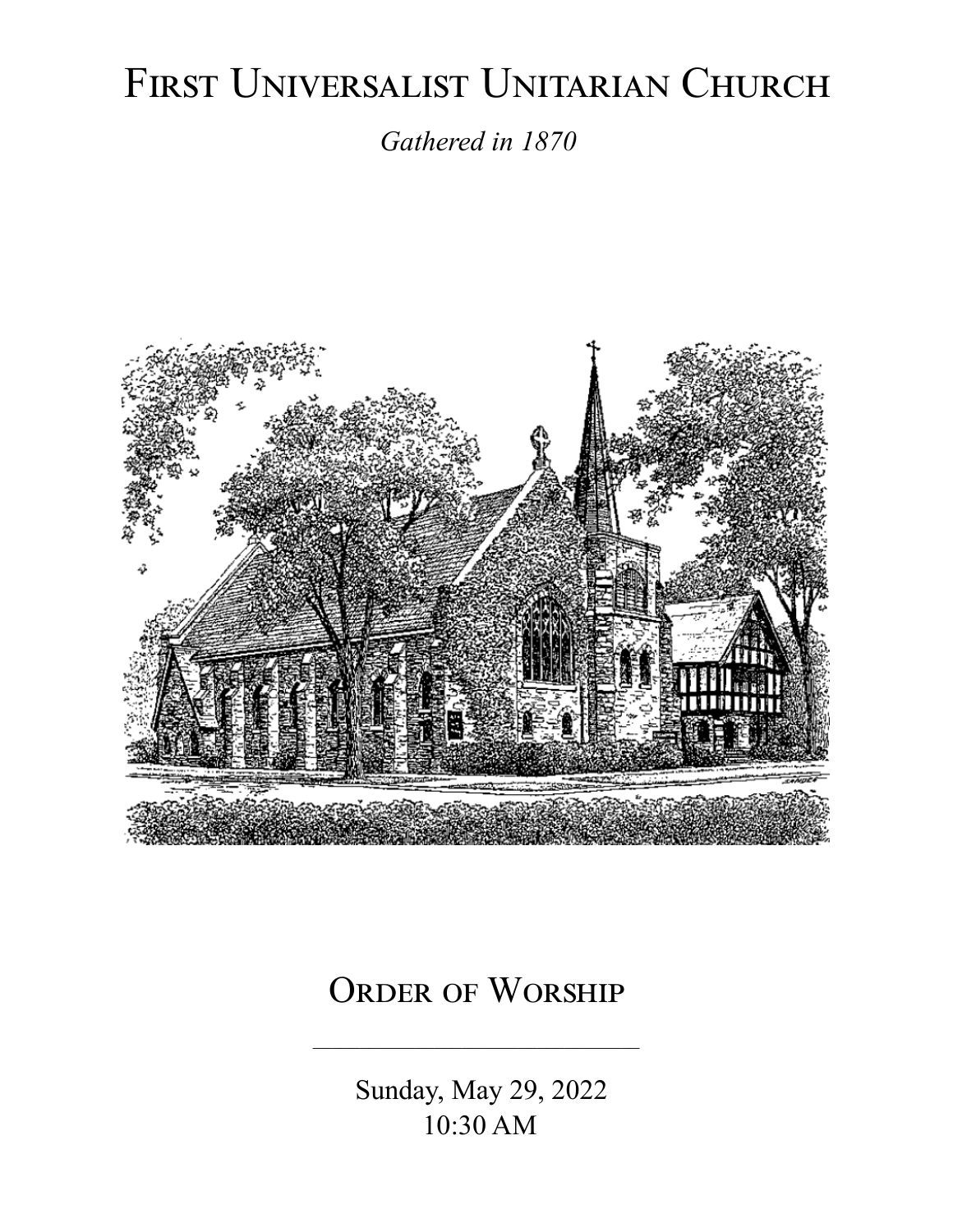# Order of Worship

#### **BELLCHIME**

#### **PRELUDE**

"In Silence and Peace" *Liam Lawton*

#### WELCOME AND ANNOUNCEMENTS

#### Lighting of the Chalice

**We light this chalice for the light of truth, the warmth of love, and the fire of commitment. We light this symbol of our faith as we gather together.**

\*Gathering Hymn No. 159 "This is My Song"

\*Affirmation

**Love is the doctrine of this church: The quest of truth is its sacrament, And service is its prayer. To dwell together in peace, To seek knowledge in freedom, To serve human need, To the end that all souls shall grow into harmony with the Divine— Thus do we covenant with each other.**

\*Doxology

**From all that dwell below the skies Let songs of hope and faith arise; Let peace, good will on earth be sung Through every land, by every tongue.**

Story for All Ages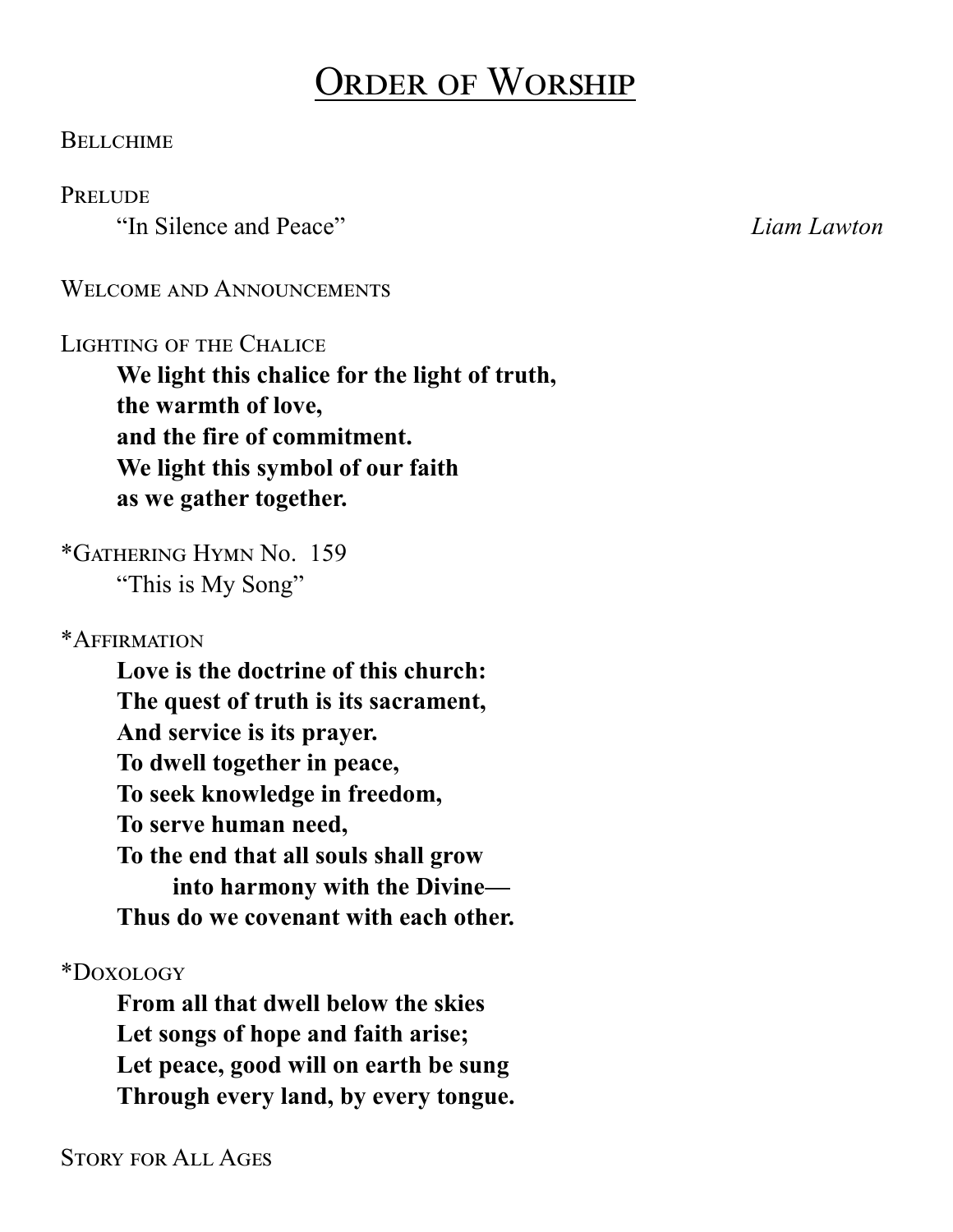| <b>CHILDREN'S SONG</b><br>May peace surround you,<br>May love surround you,<br>As you go, as you go,<br>As you go on your way. (Repeat) | Juliana Nord                         |
|-----------------------------------------------------------------------------------------------------------------------------------------|--------------------------------------|
| <b>OFFERTORY</b>                                                                                                                        |                                      |
| "Crystal Waters"                                                                                                                        | Pam Wedgwood                         |
| PRAYER AND SILENT MEDITATION                                                                                                            |                                      |
| PRAYER HYMN (located in program notes)<br>"America the Beautiful"                                                                       |                                      |
| <b>READING</b>                                                                                                                          |                                      |
| "Wildpeace"                                                                                                                             | Yehuda Amichai                       |
| <b>MUSIC MEDITATION</b><br>"Transcending All Time"                                                                                      | Dennis Alexander                     |
| <b>SERMON</b><br>"The Wolf and the Lamb"                                                                                                |                                      |
| CLOSING HYMN (located in program notes)<br>"Let There Be Peace on Earth"                                                                |                                      |
| <b>BENEDICTION</b>                                                                                                                      |                                      |
| <b>POSTLUDE</b>                                                                                                                         |                                      |
| "New England"                                                                                                                           | folk melody, setting by John Leavitt |